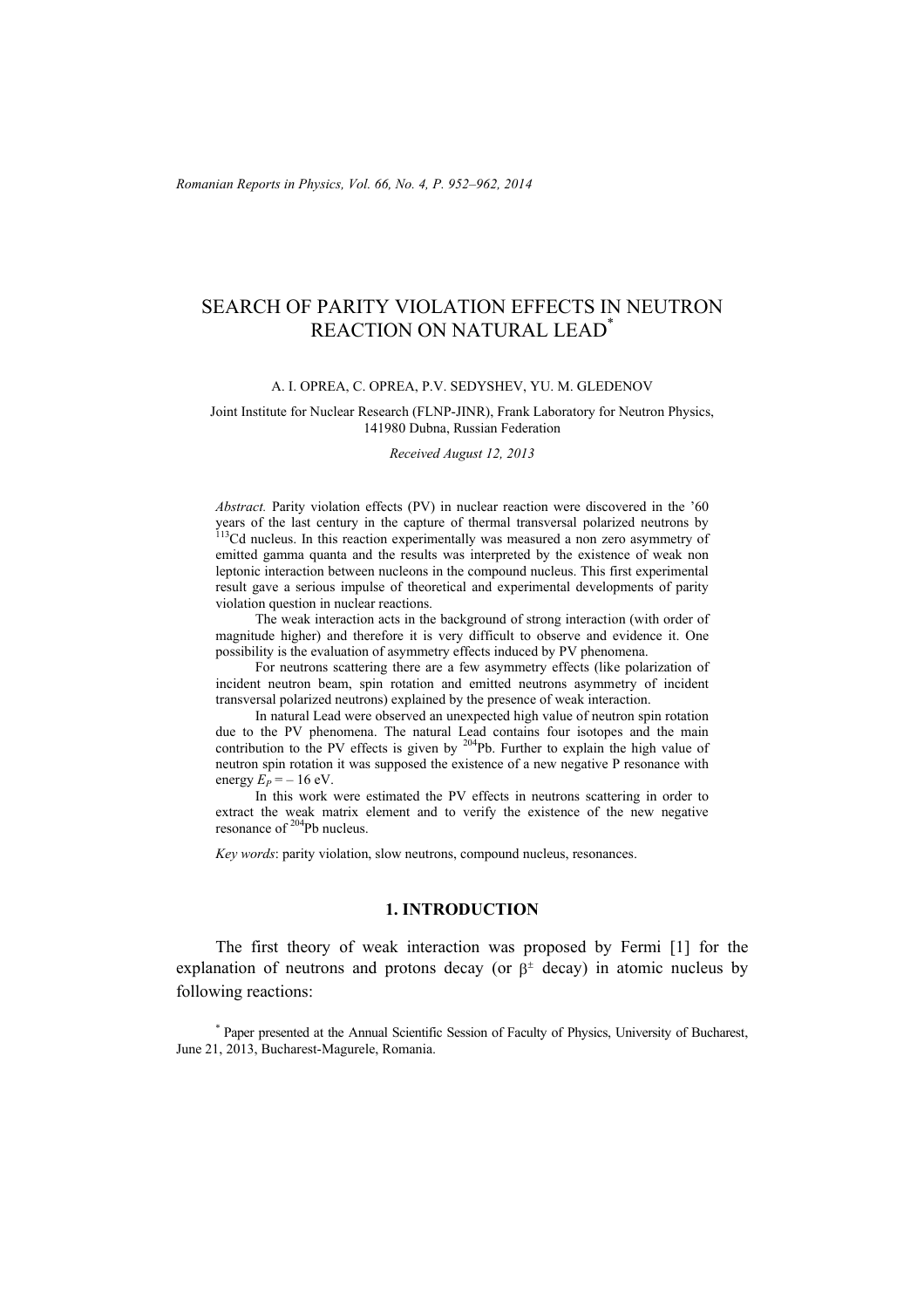$$
n \to p + e^- + \nu_e, \quad p \to n + e^+ + \bar{\nu}_e. \tag{1}
$$

Another process due to the weak interaction is the muons decay:

$$
\mu^+ \to e^+ + \nu_e + \nu_\mu \ , \ \mu^- \to e^- + \nu_e + \nu_\mu \ . \tag{2}
$$

 The first theory of weak interaction was a parity conserving theory and later was demonstrated that  $\beta$  decay is a process where the parity is not conserving. In 1957 Tanner in his work has published first theoretical work on parity violation in weak interaction between nucleons [2]. In the same year taking into account experimental and theoretical results on weak interaction Feynmann and Gell – Man had emitted the hypothesis of universality of weak interaction [3]. After few years Yu. Abov and collaborators from FLNP – JINR Dubna, in 1964, have measured an asymmetry of emitted gamma quanta in the capture of slow transversal polarized neutrons by 113Cd nuclei [4]. They have explained the non zero value (of order of  $10^{-4}$ ) of the measured asymmetry by the presence of the weak interaction between nucleons in the compound nucleus <sup>114</sup>Cd, formed by neutron capture. The experimental result of Abov and collaborators gave a serious impulse to theoretical and experimental researches of parity violation effects in nuclear reactions. Parity violation in nuclear reactions is very difficult to measure because this type of interaction acts in the background of nuclear strong interaction which is with order of magnitude higher.

## **2. THEORETICAL BACKGROUNDS**

 One of the most successful theory of parity violation in nuclear reaction is the formalism proposed by Flambaum and Sushkov [5, 6, 7]. The main idea of this approach is the following: by interaction of incident slow neutrons with the target nucleus is forming a compound nucleus characterized by spin, parity and others properties and described by resonance states. If a pair of resonances (resonance – resonance approach) has the same spin and opposite parities it is possible to observe PV effects in nuclear reactions with neutrons. In nucleon – nucleon interaction PV effects are of orders of  $10^{-7}$  but due to the fact that resonance states are very excited states of nuclei, PV effects are increased with 3-4 orders of magnitude due to the amplification mechanisms (kinematical, dynamical and structural) described in [5, 6, 7]. The approach of Flambaum and Sushkov is named the formalism of mixing states of the compound nucleus with the same spin and opposite parities. This formalism explained very well the experimental results of Abov and collaborators and others experimental data for different medium and heavy nuclei obtained later in  $(n, \gamma)$ ,  $(n, p)$ ,  $(n, \alpha)$ , other reactions and fission.

 This formalism proposes the expressions of reaction amplitudes of s and p neutrons in the interaction with target nucleus. Usually neutrons with orbital momentum  $l = 0$  are named s-neutrons and by interaction with target nuclei result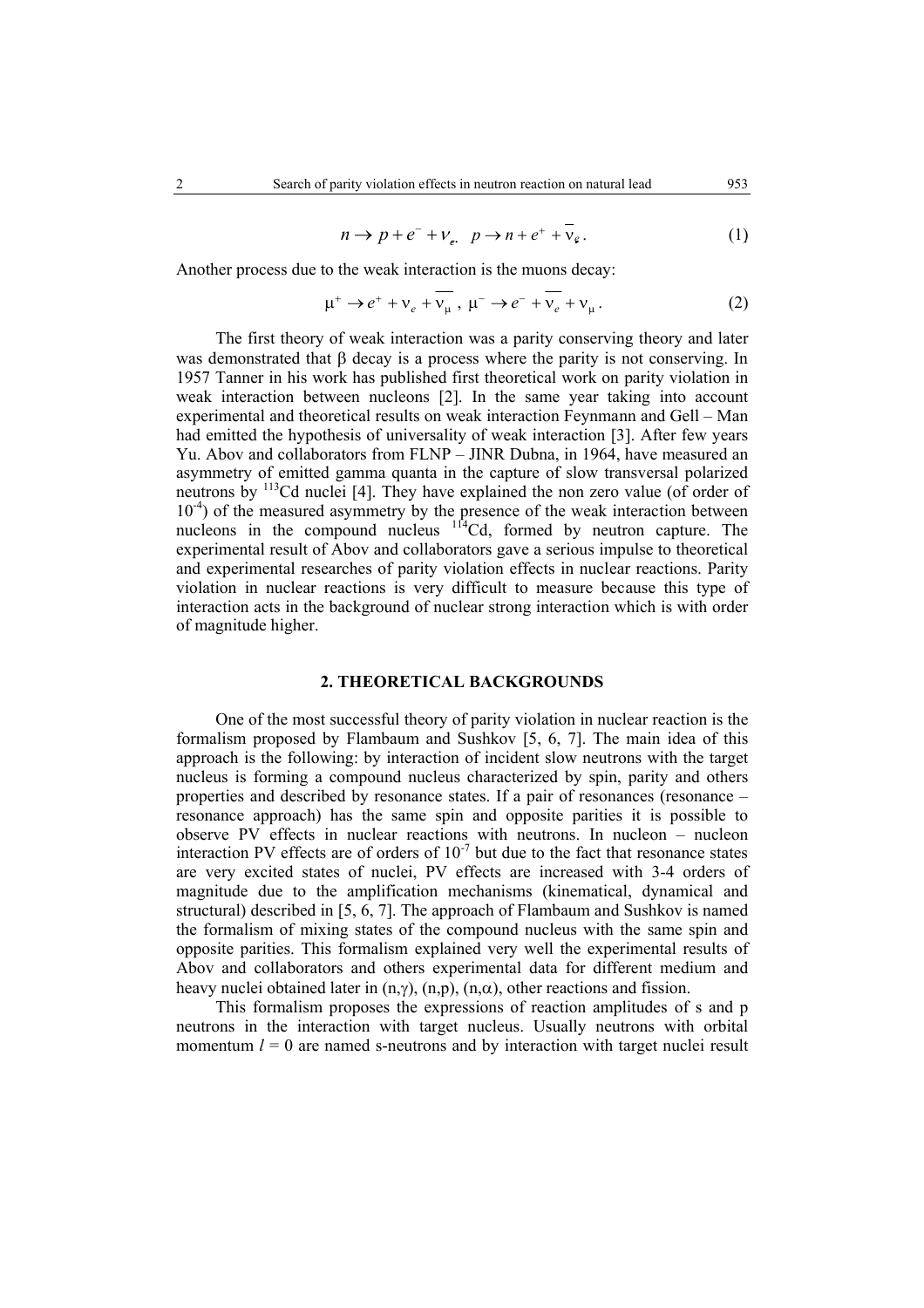S-resonances. Neutrons with orbital momentum  $l = 1$  are called p-neutrons and by interaction with target nucleus P-resonances are formed. With this introduction the amplitudes of strong interaction with formation of one S and respectively P resonance have the form:

$$
f_S^{PC}(E_n) \sim \frac{\sqrt{\Gamma_x^S \Gamma_n^S}}{\left(E - E_S + i \frac{\Gamma_S}{2}\right)} \exp\left[i\left(\varphi_x^S - \varphi_n^S\right)\right],\tag{3}
$$

$$
f_P^{PC}(E_n) \sim \frac{\sqrt{\Gamma_x^P \Gamma_n^P}}{\left(E - E_P + i \frac{\Gamma_S}{2}\right)} \exp\left[i\left(\varphi_x^P - \varphi_n^P\right)\right].
$$
 (4)

Amplitudes from relations (3) and (4) describe the capture of an s and respectively p neutron with formation of the corresponding S and P resonance and the emission in the exit channel of a particle  $x$  ( $x = n$ ,  $\gamma$ ,  $p$ , d, t, <sup>3</sup>He,  $\alpha$ ,...).

The amplitudes corresponding to the weak interaction not conserving the parity are:

$$
f_{S\to P}^{PV}\left(E_n\right) \sim W_{SP}\frac{\sqrt{\Gamma_x^P\Gamma_n^S}}{\left(E - E_S + i\frac{\Gamma_S}{2}\right)\left(E - E_P + i\frac{\Gamma_P}{2}\right)} \exp\left[i\left(\varphi_x^P - \varphi_n^S\right)\right],\qquad(5)
$$

$$
f_{P\to S}^{PV}\left(E_n\right) \sim W_{SP}\frac{\sqrt{\Gamma_x^S\Gamma_n^P}}{\left(E - E_S + i\frac{\Gamma_S}{2}\right)\left(E - E_P + i\frac{\Gamma_P}{2}\right)} \exp\left[i\left(\varphi_x^S - \varphi_n^P\right)\right],\quad (6)
$$

These amplitudes describe the following processes: capture of an s and respectively p neutron with formation of an S and P resonances. In the compound nucleus due to the weak interaction between nucleons the compound nucleus switches between S and P states and in the exit channel an *x* particle is emitted.

In the relations (3–6) we have  $E_S$ ,  $E_P$  = resonance energies of S and P states,  $\Gamma$ <sub>S</sub>,  $\Gamma$ <sub>P</sub> = total widths in the S and P states of the compound nucleus,  $\Gamma_x^S$ ,  $\Gamma_x^P$ ,  $\Gamma_n^S$ ,  $\Gamma_n^P$  = *x* particle and neutron widths in the S and P states of the compound nucleus,  $\varphi_x^S$ ,  $\varphi_x^P$ ,  $\varphi_n^S$ ,  $\varphi_n^P$  = *x* particle and neutron phases in the S and P states,  $W_{SP} = \langle P|H_{weak}|S \rangle$  weak matrix element,  $H_{weak} =$  Hamiltonian of the weak interaction connecting  $|S\rangle$  and  $|P\rangle$  states of the compound nucleus.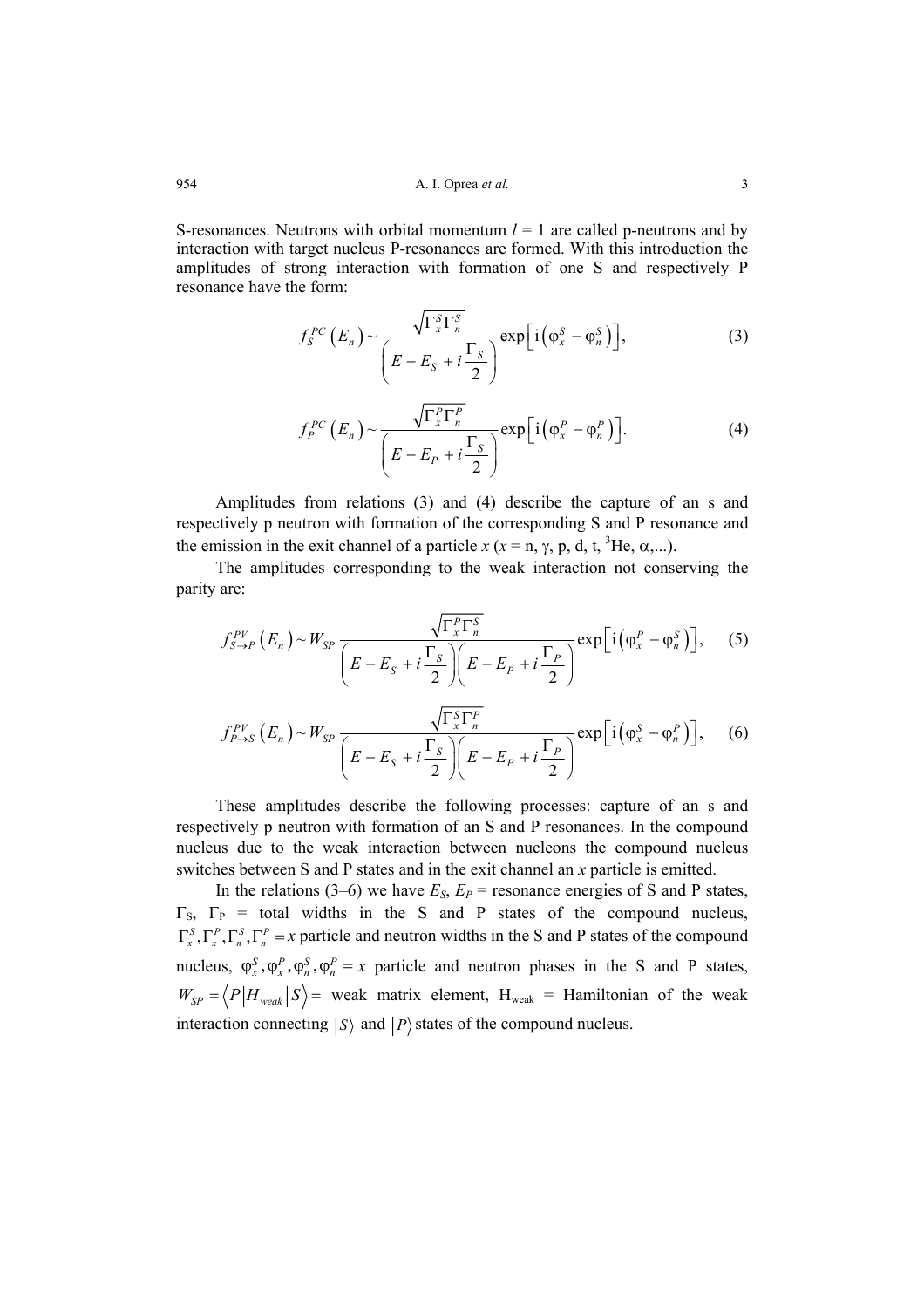The authors of the present paper have analyzed asymmetry (forward – backward and left-right) and PV (parity non conservation) effects in the  $35^{\circ}$ Cl(n,p)<sup>35</sup>S reaction with thermal and resonant neutrons. Using existing experimental data of asymmetry and PV effects and their theoretical evaluation in the two-levels approximation, it was extracted the value of the weak matrix element ( $W_{SP} = (0.057 \pm 0.0012)$  *eV)* and were obtained new data on neutron and proton partial reduced widths [8, 9].

 A comprehensive understanding and further details of Flambaum-Sushkov formalism can be found in references [5, 6, 7].

## **3. DEFINITIONS OF PV EFFECTS**

 The present work will deal with PV effects in the scattering of slow neutrons with nuclei. In the case of an incident transversal polarized neutrons beam, in the presence of the weak interaction between nucleons in compound nucleus it is possible to evidence the asymmetry of emitted neutrons, the spin rotation and the spin rotation per unit length. If the incident neutron beam is not polarized or longitudinally polarized then the longitudinal polarization of emitted neutrons can be observed also. The relations of definition for mentioned PV effects are [10, 11]:

– Asymmetry of emitted neutrons (α):

$$
\alpha = \frac{\sigma(\Omega, \uparrow) - \sigma(\Omega, \downarrow)}{\sigma(\Omega, \uparrow) + \sigma(\Omega, \downarrow)};
$$
\n(7)

– Spin rotation  $(\Phi)$ :

$$
\Phi = \frac{1}{N\sigma_{tot}} \cdot \frac{d\Phi}{dz} = \frac{\text{Re}\left(f_- - f_+\right)}{\text{Im}\left(f_- + f_+\right)}\,,\tag{8}
$$

– Spin rotation per unit length:

$$
\frac{d\Phi}{dz} = N\lambda \operatorname{Re}\left(f_{-} - f_{+}\right);\tag{9}
$$

– Longitudinal polarization (P):

$$
P = \frac{\sigma_{-} - \sigma_{+}}{\sigma_{-} + \sigma_{+}}
$$
 (10)

 In the above definitions were used the following terms and parameters:  $\sigma(\Omega,\hat{\Lambda})$ ,  $\sigma(\Omega,\hat{\Lambda})$  = differential cross section of scattered neutrons with spins up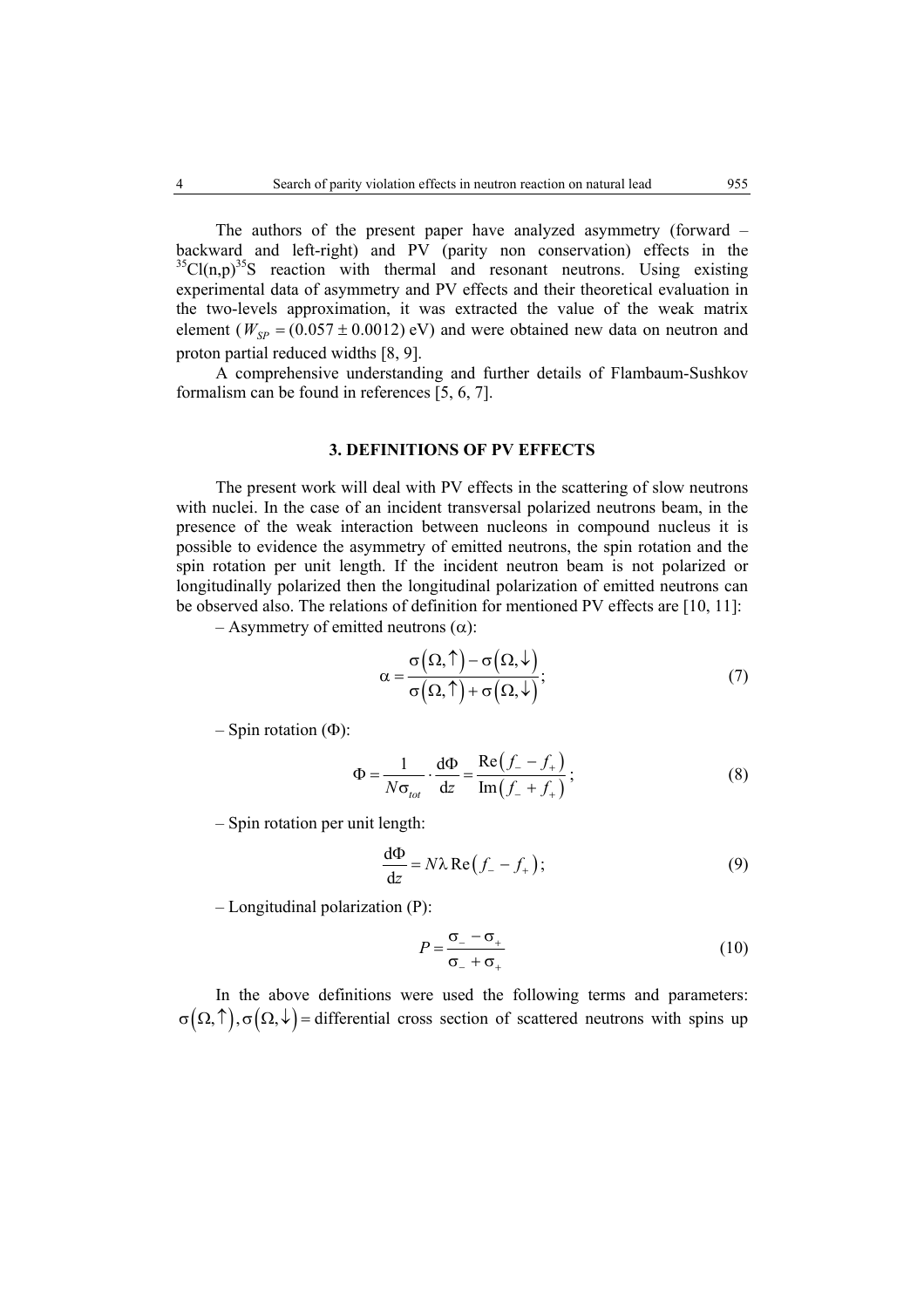( $\uparrow$ ) and down ( $\downarrow$ );  $f_{+}, f_{-}$  = scattering amplitude in the forward direction with positive (+) and negative (-) helicity of neutrons;  $\sigma_{+}, \sigma_{-}$  = total cross section with (+) and (-) neutron helicity;  $\sigma_{tot}$  = total cross section, *N* = number of target nuclei per unit volume,  $\lambda$  = neutron wave length.

 The PV effects defined in relations (7–10) can be interpreted as correlations betweens vectors from incident and/or emergent channels describing the scattering. According with [10, 11] the asymmetry of scattered (emitted) neutrons  $(\alpha)$  is the result of the correlation of the type:

$$
\alpha \to \left(\vec{\sigma}_i \cdot \vec{n}_f\right). \tag{11}
$$

Then for spin rotation we have the following correlation:

$$
\Phi, \frac{d\Phi}{dz} \to \left(\vec{\sigma}_i \times \vec{\sigma}_f\right) \cdot \vec{n}_f \,. \tag{12}
$$

Finally for polarization (*P*):

$$
P \to \left(\vec{\sigma}_f \cdot \vec{n}_f\right),\tag{13}
$$

where  $\overrightarrow{\sigma_i}$ ,  $\overrightarrow{\sigma_f}$ ,  $\overrightarrow{n_f}$  = unit vectors of the spin of incident and scattered neutrons and direction of scattered neutrons respectively; " $\times$ ,  $\cdot$  =" vector and scalar product.

## **4. RESULTS AND DISCUSSIONS**

There are a few experimental data of PV effects on natural Lead by scattering of slow and cold neutrons. The small number of mentioned data is given by the very low value of measured effects and resulting from here the difficulties in the realization of measurements. The only existing experimental data are the spin rotation per unit length and longitudinal polarization.

The natural Lead has four stable isotopes and together with corresponding natural abundance they are:  $^{204}Pb(1.43\%)$ ,  $^{206}Pb(24.15\%)$ ,  $^{207}Pb(22.5\%)$  and  $^{208}Pb(52.4\%)$  [12].

The experimental values for spin rotation in the case of cold neutrons scattering  $(E_n = 1.76 \cdot 10^{-3} \text{ eV})$  are [13]:

$$
\frac{d\Phi^{\text{exp}}}{dz} = (2.24 \pm 0.33) \cdot 10^{-6} \text{ rad/cm}, \frac{d\Phi^{\text{exp}}}{dz} = (3.53 \pm 0.79) \cdot 10^{-6} \text{ rad/cm}. \quad (14)
$$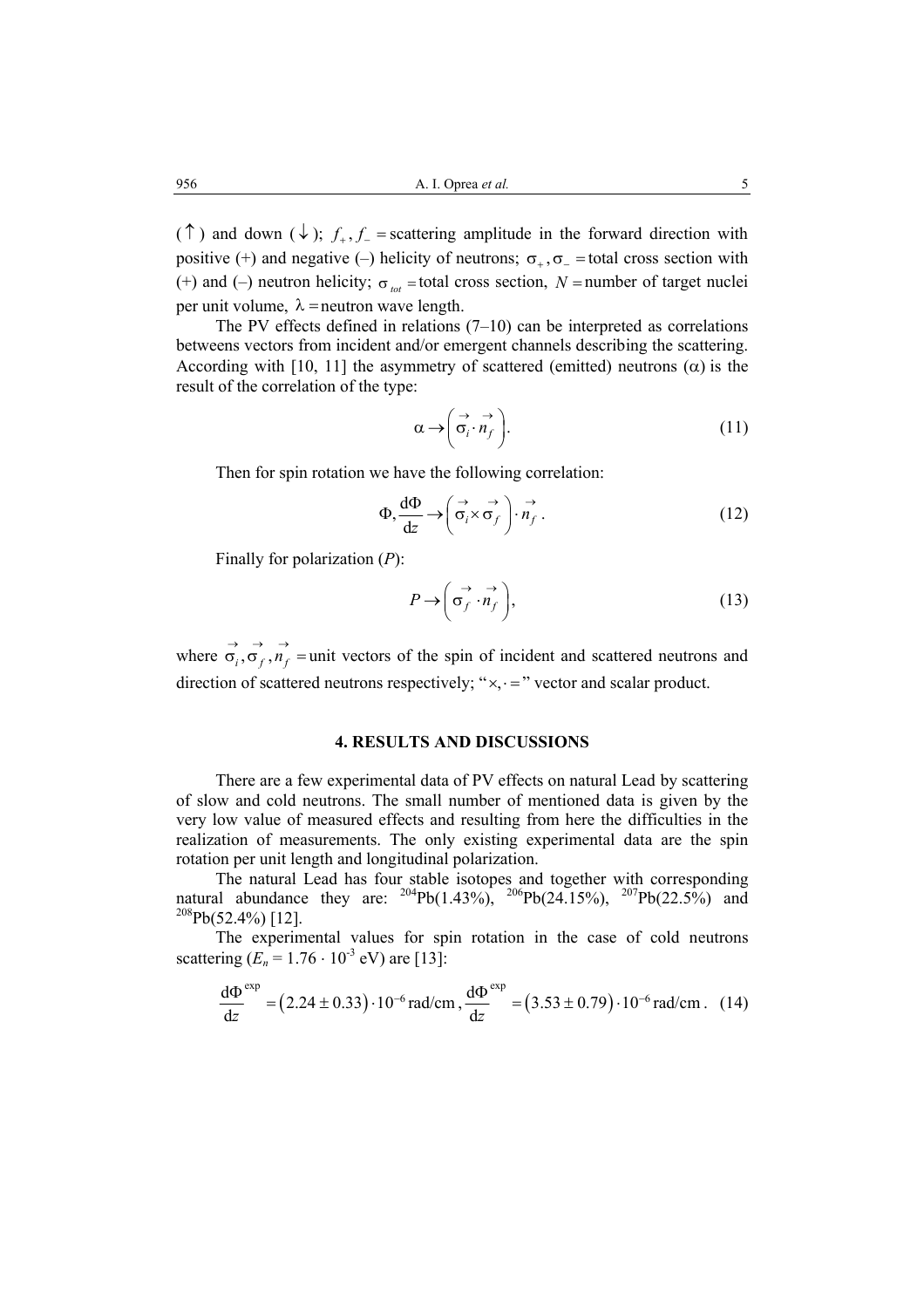For thermal neutron  $(E_n = 0.0253 \text{ eV})$  the experimental value of longitudinal polarization P is [14]:

$$
P^{\exp} = (-0.7 \pm 0.8) \cdot 10^{-6}.
$$
 (15)

 The experimental data from (14) and (15) are for natural Lead. In the work [15] it was showed that the main contribution of PV effects in slow neutron scattering on natural Lead is given mainly by  $204Pb$  isotope therefore it is necessary to make the correction for 204Pb nucleus with natural abundance 1.34%.

The stable isotope  $204Pb$  in the region of slow neutrons has two resonances, one negative S and one P resonance with energy, spin and parity respectively [16]:

$$
E_S = -2980 \text{eV}, \quad J_S^{\pi} = \frac{1}{2}^+, \quad E_P = 480 \text{eV}, \quad J_P^{\pi} = \frac{1}{2}^-. \tag{16}
$$

In this case, according with resonance-resonance mechanism of PV effects [4, 5, 6], applying the approach suggested in [10, 11], based on the Born and two levels approximations, using the relations of definition (8, 9, 10), the asymmetry of emitted neutron, the spin rotation, spin rotation per unit length and longitudinal polarization have the form:

$$
\alpha = 2W_{SP} \sqrt{\Gamma_S^n \Gamma_P^n} \frac{\Gamma_S^n (E - E_P) - \Gamma_P^n (E - E_S) + 2kR(E - E_S)(E - E_P)}{(\Gamma_S^n)^2 [P] + (\Gamma_P^n)^2 [S] + 4(kR)^2 [S][P]}, \quad (17)
$$
  

$$
\Phi = \frac{4W_{SP} \sqrt{\Gamma_S^n \Gamma_P^n}}{[S][P]} \cdot \frac{(E - E_S)(E - E_P) - \frac{\Gamma_S^n \Gamma_P^n}{4}}{[S]^2 + \frac{\Gamma_P \Gamma_P^n}{[P]} + 4(kR)^2}, \quad (18)
$$

*S P*

$$
\frac{d\Phi}{dz} = \frac{N\lambda^2}{\pi} \frac{4W_{SP}\sqrt{\Gamma_S^n \Gamma_P^n}}{S[[P]]} \left\{ (E - E_S)(E - E_P) - \frac{\Gamma_S^n \Gamma_P^n}{4} \right\},\tag{19}
$$

$$
P = -2W_{SP} \sqrt{\Gamma_S^n \Gamma_P^n} \frac{\left(E - E_S\right) \Gamma_P + \left(E - E_P\right) \Gamma_S}{\Gamma_S \Gamma_S^n \left[P\right] + \Gamma_P \Gamma_P^n \left[S\right] + 4\left(kR\right)^2 \left[S\right] \left[P\right]},\tag{20}
$$

with  $\Gamma_S$ ,  $\Gamma_P$  = total S, P widths,  $\Gamma_S^n$ ,  $\Gamma_P^n$  = neutron S, P widths,  $E_S$ ,  $E_P$  = S, P resonance energy,  $R =$  nucleus radius,  $k =$  neutron length number,  $[S] = (E - E_s)^2 + 0.25 \cdot \Gamma_s^2$ ,  $[P] = (E - E_p)^2 + 0.25 \cdot \Gamma_p^2$ .

Energetic dependences of the expressions (17, 18, 19, 20) are given in Fig. 1.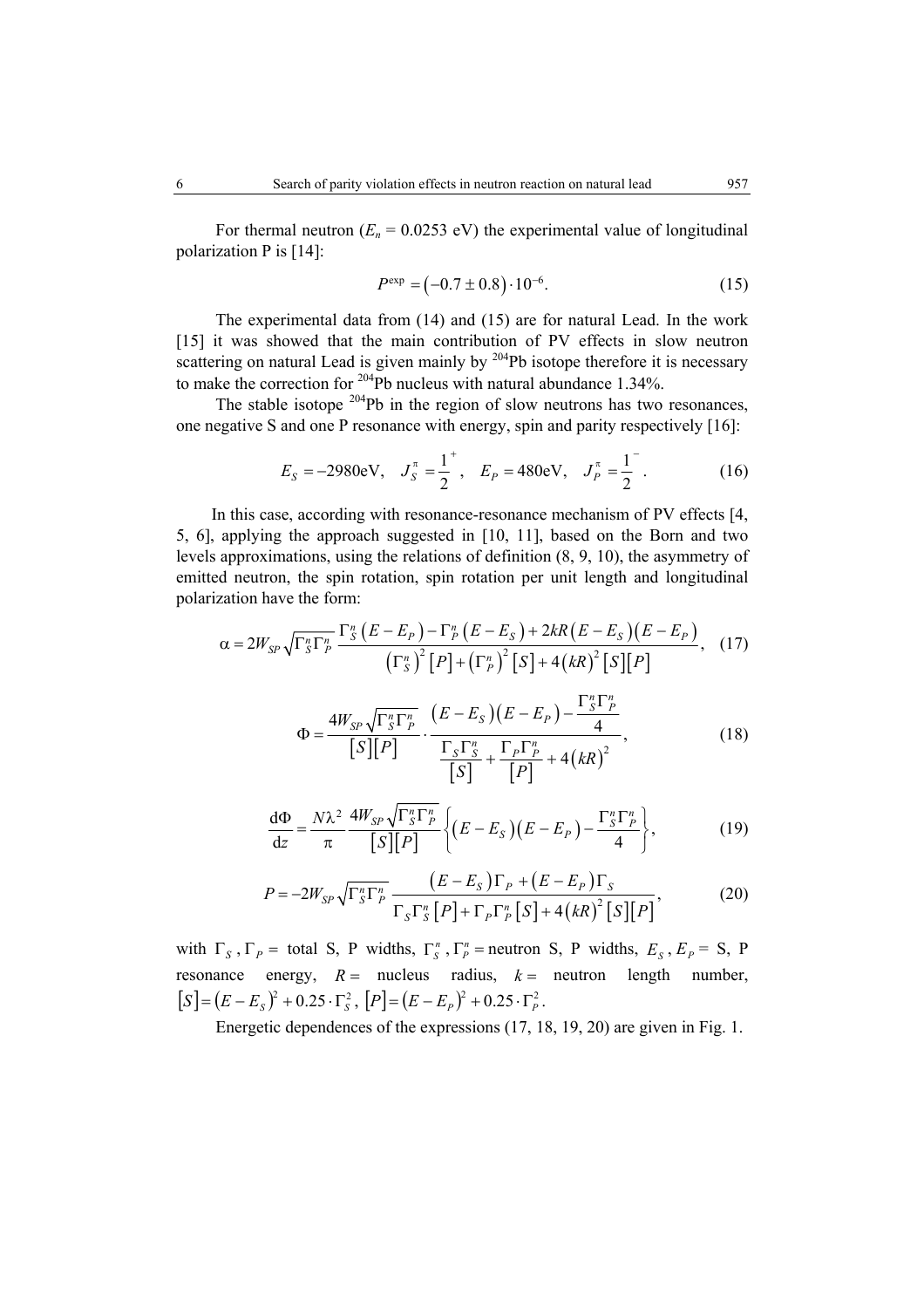

Fig. 1 – Energetic dependence of α,  $\Phi$ , d $\Phi$ /dz and *P* for <sup>204</sup>Pb in the two levels approximation using the resonances  $E_S = -2980$  eV and  $E_P = 480$  eV. The weak matrix element  $W_{SP} = 2.10^{-4}$  eV.

 From Fig.1 results that the studied PV effects have very low value for slow neutrons energies with a consistent modification of order of magnitude near the P resonance as was demonstrated in the fundamental works [5, 6, 7] and [11] .

Now the existing experimental data from (14, 15) are compared with theoretical evaluation of the PV effects according with the expressions (17, 18, 19, 20) of  $\alpha$ ,  $\Phi$ , d $\Phi$ /dz and P for <sup>204</sup>Pb nucleus. For neutrons incident energy,  $E_n = 1.76 \cdot 10^{-3}$  eV the spin rotation per unit length is:

$$
\frac{d\Phi^{theor}}{dz} = -2.51 \cdot 10^{-8} \text{ rad/cm} \,. \tag{21}
$$

The longitudinal polarization *P* for thermal neutrons  $(E_n = 0.0253 \text{ eV})$  has the value:

$$
P^{theor} = -1.5 \cdot 10^{-11}.
$$
 (22)

For the asymmetry of emitted neutrons and spin rotation there are not experimental data but we give their theoretical values in order to have in mind the order of magnitude of the PV process.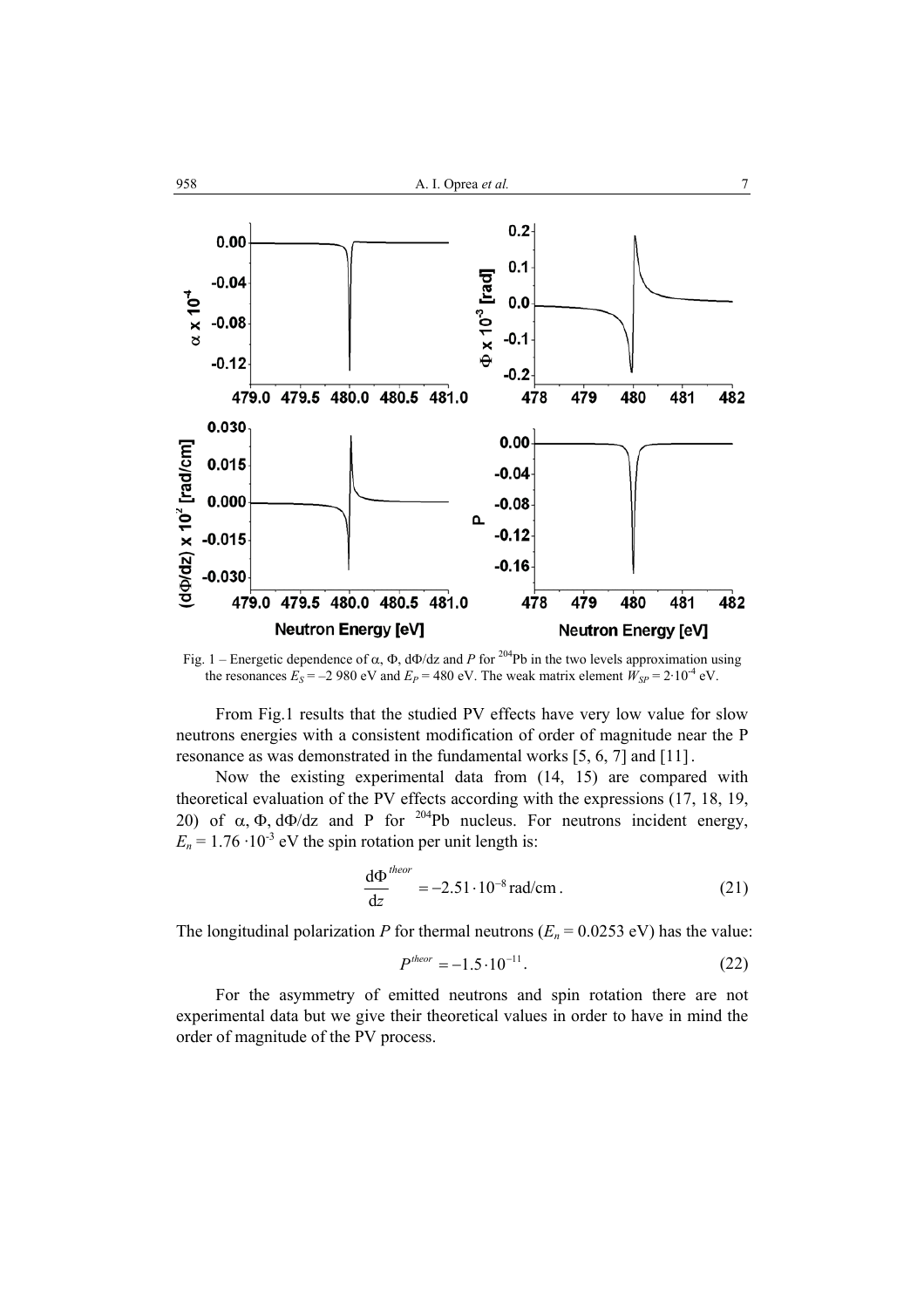$$
\alpha^{theor} = -1.5 \cdot 10^{-16}, \ \Phi^{theor} = -9.2 \cdot 10^{-8} \text{ rad} \ . \tag{23}
$$

 In the Fig.1 and in theoretical evaluations (21, 22, 23) the weak matrix element entering in the expressions of PV effects was considered as suggested in [10] for heavy nuclei and has the value,  $W_{SP} = 2 \cdot 10^{-4}$  eV.

 The longitudinal polarization dependence from Fig.1 shows a high value of order of ten percent in the vicinity of the *P* resonance. An analog effect was predicted and experimental measured for the first time in the scattering of slow neutrons on <sup>139</sup>La nucleus ( $E_P = 0.74$  eV) in LNF JINR Dubna [17, 18].

 Comparison between theoretical evaluation and existing experimental data shows a very high discrepancy. It is easy to see that the experimental data are with orders of magnitude higher than theoretical evaluations. In reference [15] the author tried to explain this great difference by the existence of a new negative *P* resonance, near the neutron binding energy in the compound nucleus, not indicated in the atlas of neutron resonance parameters [16]. After relative simple calculation the author of [15] has proposed a new P resonance with energy  $E_P = -16$  eV. Using the expressions (17, 18, 19, 20) of PV effects and the new *P* resonance energy were obtained the following values:

$$
\frac{d\Phi^{theor}}{dz} (E_n = 1.75 \cdot 10^{-3} \text{ eV}) = 7.54 \cdot 10^{-7} \text{ rad/cm} ,
$$
 (24)

$$
P^{theor} (E_n = 0.0253 \text{eV}) = -2.58 \cdot 10^{-8}, \qquad (25)
$$

$$
\alpha^{theor} = 4.51 \cdot 10^{-15}, \ \Phi^{theor} = 2.76 \cdot 10^{-6} \text{rad} \,. \tag{26}
$$

Introduction of the negative new *P* resonance leads to the decreasing of the difference between experimental and theoretical data but still the difference remains very big. Qualitatively, between Fig. 1 and Fig. 2 there is a difference given by the presence of a *P* resonance with positive energy (Fig. 1) and negative energy (Fig. 2). This difference could be used for future experiments because for a chosen PV effect, a shape of type from Fig. 1 or Fig. 2 can be an answer to the questions of the existence of a new P resonance.

The authors of the present work propose a new method for determination of the existence of a new P resonance. A similar method it was proposed in [9] in the  $(n,p)$  reaction on <sup>35</sup>Cl nucleus with slow and resonant neutrons where using only experimental data on forward–backward, left–right and parity non conservation asymmetry effects with their theoretical evaluation, using the two levels approximation in the frame Flambaum – Sushkov formalism  $[5, 6, 7]$  the matrix element of the weak non leptonic interaction,  $W_{SP}$ , was extracted.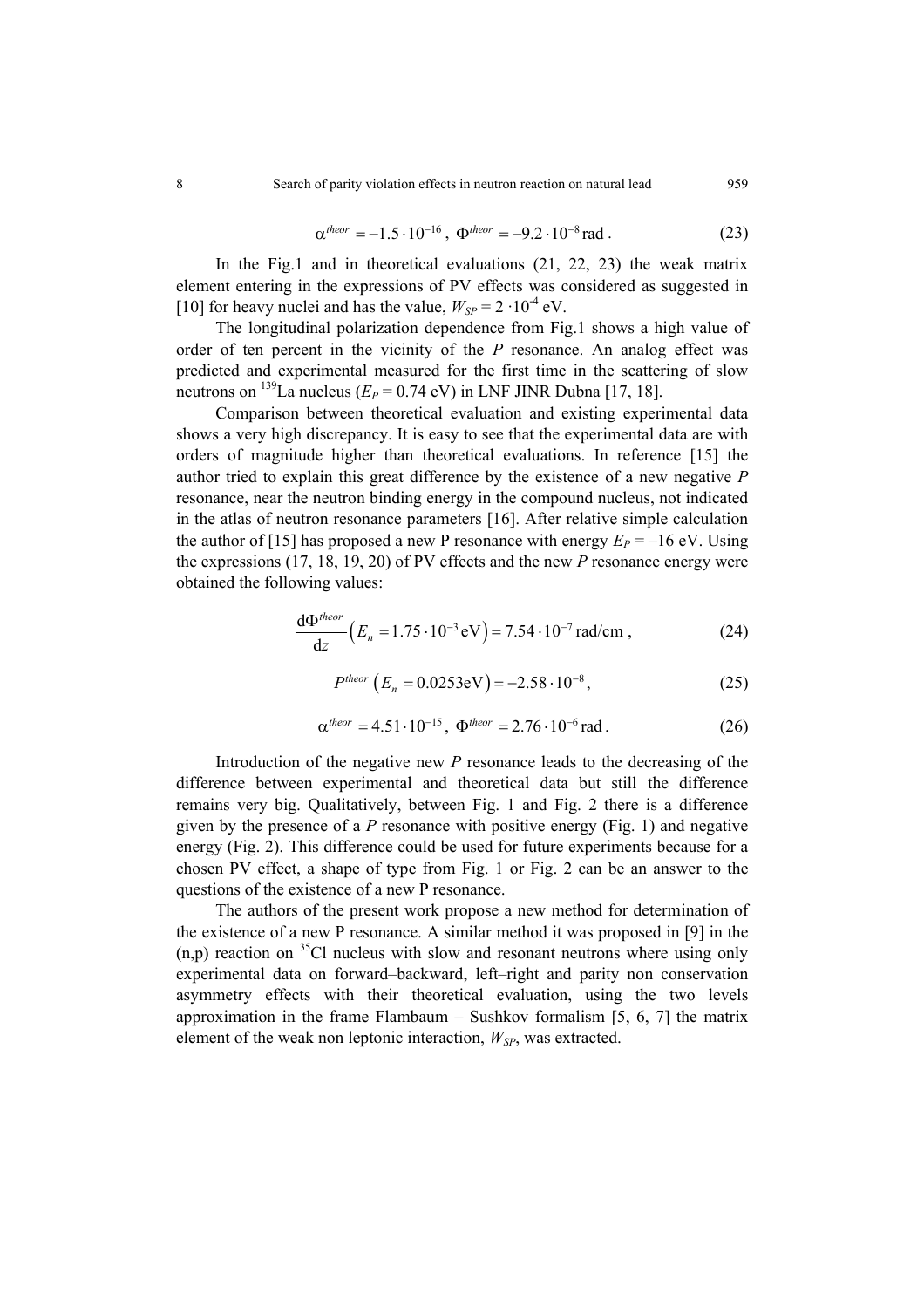

Fig. 2 – Energetic dependence of  $\alpha$ ,  $\Phi$ ,  $d\Phi/dz$  and *P* for <sup>204</sup>Pb in the two levels approximation using the resonances  $E_S = -2980$  eV and  $E_P = -16$  eV. The weak matrix element  $W_{SP} = 2.10^{-4}$  eV.

In the present situation using the experimental data on spin rotation per unit length and longitudinal polarization (relations (14, 15)) and the corresponding theoretical formulas (19, 20) a system of two equations with two unknown parameters – weak matrix element  $(W_{SP})$  and P resonance energy  $(E_P)$  – is formed.

$$
\frac{\mathrm{d}\Phi}{\mathrm{d}z}^{teor} \left( E_n = 1.76 \cdot 10^{-3} \,\mathrm{eV}, E_p, W_{SP} \right) = \frac{\mathrm{d}\Phi}{\mathrm{d}z}^{\mathrm{exp}} \,, \tag{27}
$$

$$
P^{teor} (E_n = 0.0253 \text{eV}, E_p, W_{SP}) = P^{\text{exp}}.
$$
 (28)

The system of equations (27, 28) can be solved numerically and the energy of P resonance and weak matrix element can be extracted. Due to the fact that the experimental value of longitudinal polarization for thermal neutrons is determined with a high error this approach can by considered only qualitatively with a demonstrative character. Still, with the improving of experiments in the future, the data extracted with this new method could be considered quantitatively as well, like in reference [9]. By solving the equations (27, 28) two sets of data were obtained and these are: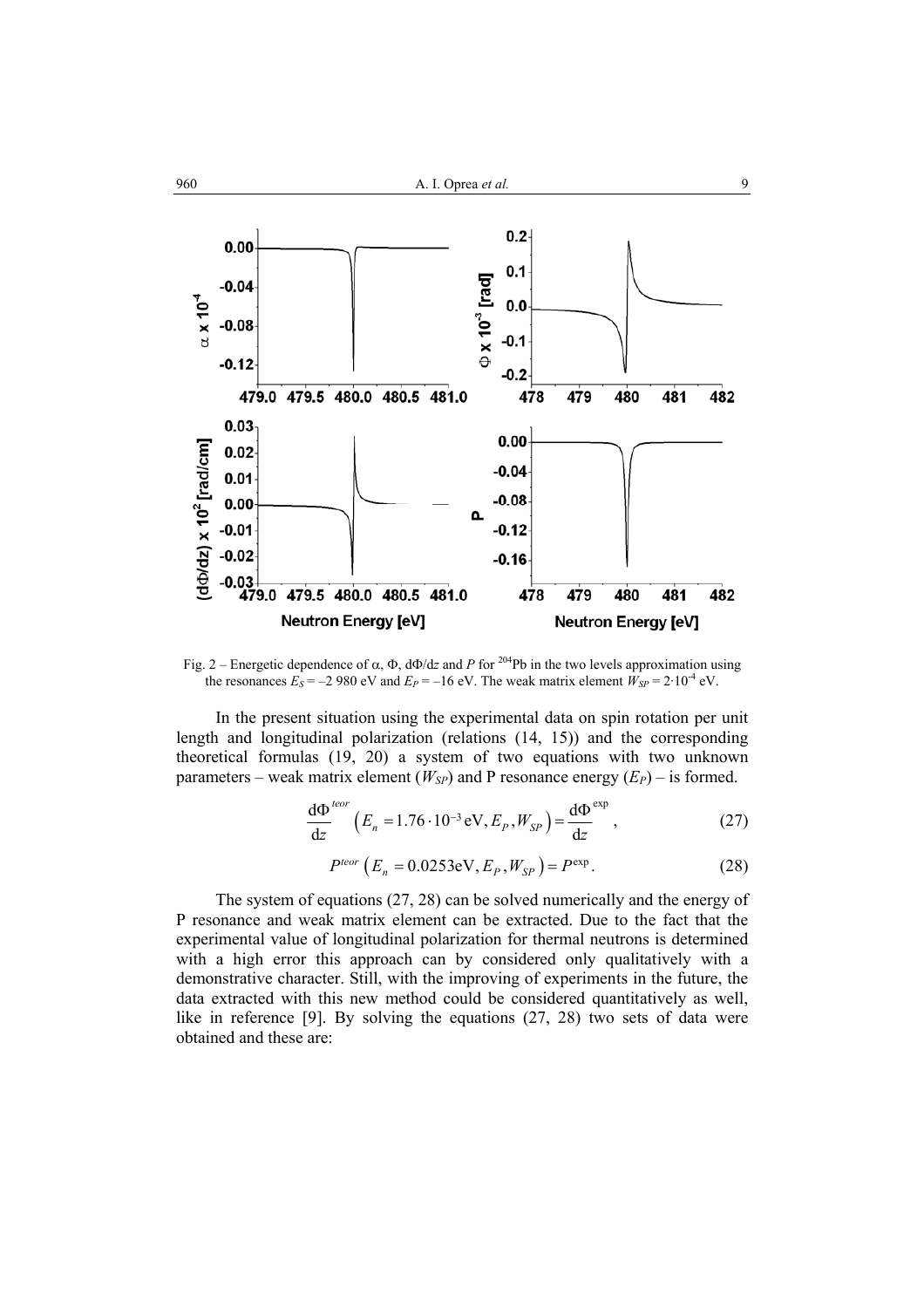$$
W_{SP} = 3.7 \cdot 10^{-4} \,\text{eV}, \ E_P = -9 \,\text{eV}, \tag{29}
$$

$$
W_{SP} = 5.6 \cdot 10^{-3} \text{ eV}, E_P = 135 \text{ eV}.
$$
 (30)

The results from (29) and (30) can not answer in a fully way to the questions of the existence of a new P resonance but not exclude this possibility. The second possibility (30) could indicate in fact the *P* resonance from atlas of neutron resonance parameters with energy  $E_P = 480$  eV "distorted" by experimental errors. In both cases the weak matrix element,  $W_{SP}$ , is in the limits indicated in [10].

The theoretical evaluations in the present paper were obtained with the help of the computer codes created by the authors. In these codes were implemented the Flambaum-Sushkov approach in the two levels approximation and the new method for the extraction of the weak matrix element and *P* resonance energy. The computer programs also allow the possibility of exporting the data in ASCII or graphical format.

#### **5. CONCLUSIONS**

 In this work a new approach is proposed for the verification of the presence of a *P* resonance not indicated in the atlas of neutron resonance parameters [16]. Until now this approach has a qualitative and demonstrative character due to the lack of reliable experimental data and does not exclude the existence of a negative *P* resonance suggested in [15]. Also in reference [15] it was suggested that the studied PV effects from the present work on natural Lead are given mainly by  $204Pb$ nucleus. This statement needs to be analyzed once again in future.

The Lead nucleus is a heavy one but due to his structure has no so many neutron resonances. Therefore in our calculations were used only the two levels approximation but the influence of other resonances also could be necessary.

A serious improvement of the method for extraction of the weak matrix element and the energy of new *P* resonance is the theoretical and experimental evaluation of a similar coefficient to longitudinal polarization of emitted neutrons *P*, namely, the asymmetry of emitted gamma quanta obtained by the capture of neutrons with opposite helicity. The relation of definition of the asymmetry of emitted gamma quanta is:

$$
A_{\gamma} = \frac{\sigma_{n\gamma}^{-} - \sigma_{n\gamma}^{+}}{\sigma_{n\gamma}^{-} + \sigma_{n\gamma}^{+}},
$$
\n(31)

where  $\sigma_{n\gamma}^+$ ,  $\sigma_{n\gamma}^-$  = capture cross sections of neutrons with opposite helicity conventionally noted "+" and respectively "–".